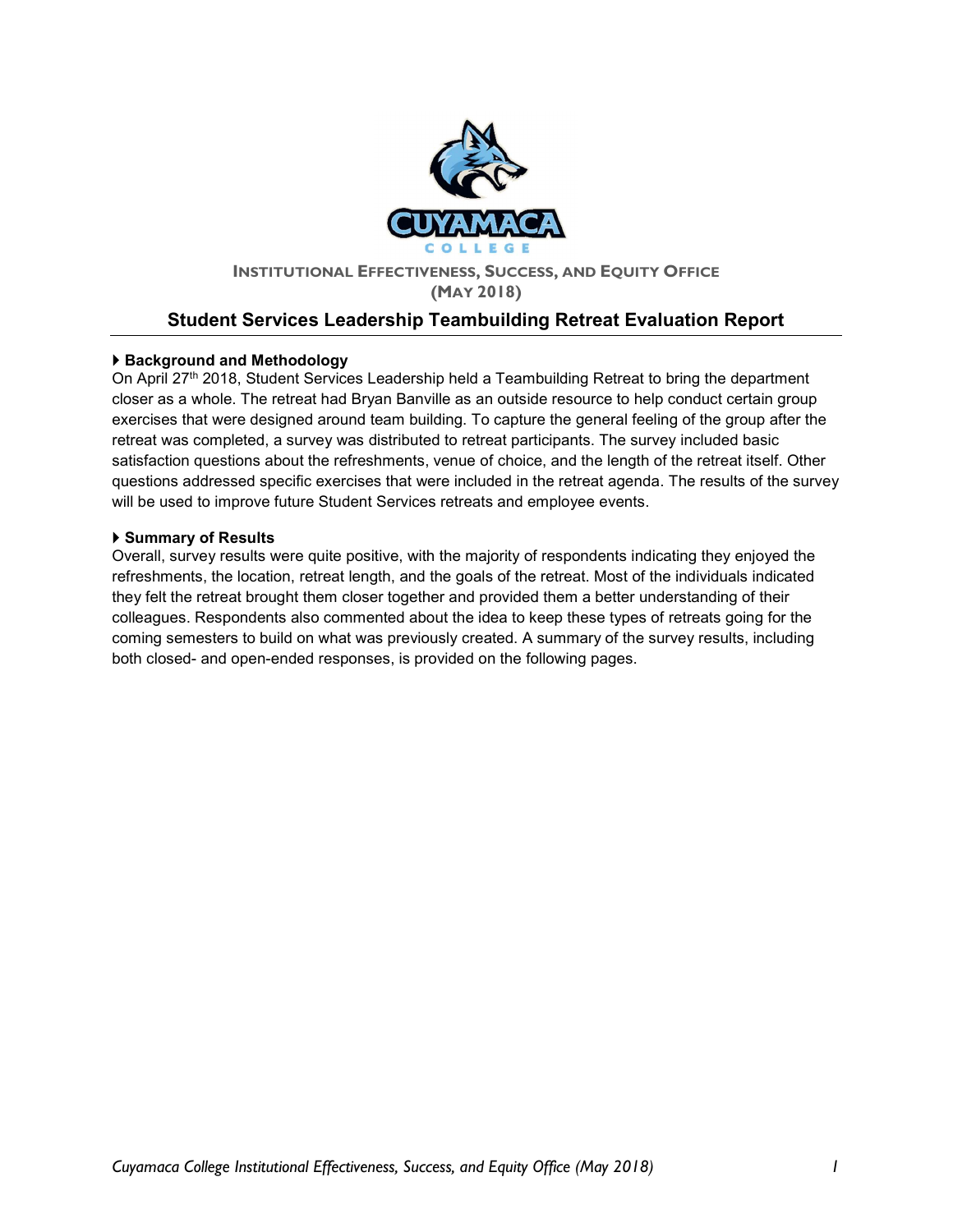# Distribution of Survey Responses (N=12)

#### Section 1: Satisfaction of Retreat-

| Were you satisfied with each of the<br>following? | <b>Yes</b> | No             | N/A | <b>Total</b> |
|---------------------------------------------------|------------|----------------|-----|--------------|
| Breakfast                                         | 10         | 1              | 1   | 12           |
| Lunch                                             | 10         | 1              | 1   | 12           |
| Venue                                             | 9          | $\overline{2}$ | 1   | 12           |
| Location                                          | 11         | $\mathbf 0$    | 1   | 12           |
| <b>Retreat Length</b>                             | 11         | $\mathbf 0$    | 1   | 12           |
| Were the goals of the retreat clear?              | 11         | 0              | 1   | 12           |

### Comments about Satisfaction:

- I know what a labor is involved securing a location for a retreat. Maybe next retreat we meet at Mission Trails/ Balboa Park in Granada Room or other venue there/ etc….
- Everything was great!
- Would have liked more fruit, hot tea, less bread, less sugar salty snacks, add nuts

### Section 2: Student Services Journey-

| Q1. Did you enjoy the Student<br><b>Services Journey Activity?</b> | <b>Number</b> | Percentage | <b>Valid</b><br>Percentage |
|--------------------------------------------------------------------|---------------|------------|----------------------------|
| A lot                                                              | 9             | 75%        | 82%                        |
| Some                                                               | 2             | 17%        | 18%                        |
| No Response                                                        |               | 8%         | $- -$                      |
| Total                                                              | 12            | 100%       | 100%                       |

| Q2. Did you feel good about the<br><b>Student Services Journey</b><br>Activity? | <b>Number</b> | Percentage | <b>Valid</b><br>Percentage |
|---------------------------------------------------------------------------------|---------------|------------|----------------------------|
| A lot                                                                           | 9             | 75%        | 82%                        |
| Some                                                                            | 2             | 17%        | 18%                        |
| No Response                                                                     |               | 8%         | --                         |
| Total                                                                           | 12            | 100%       | 100%                       |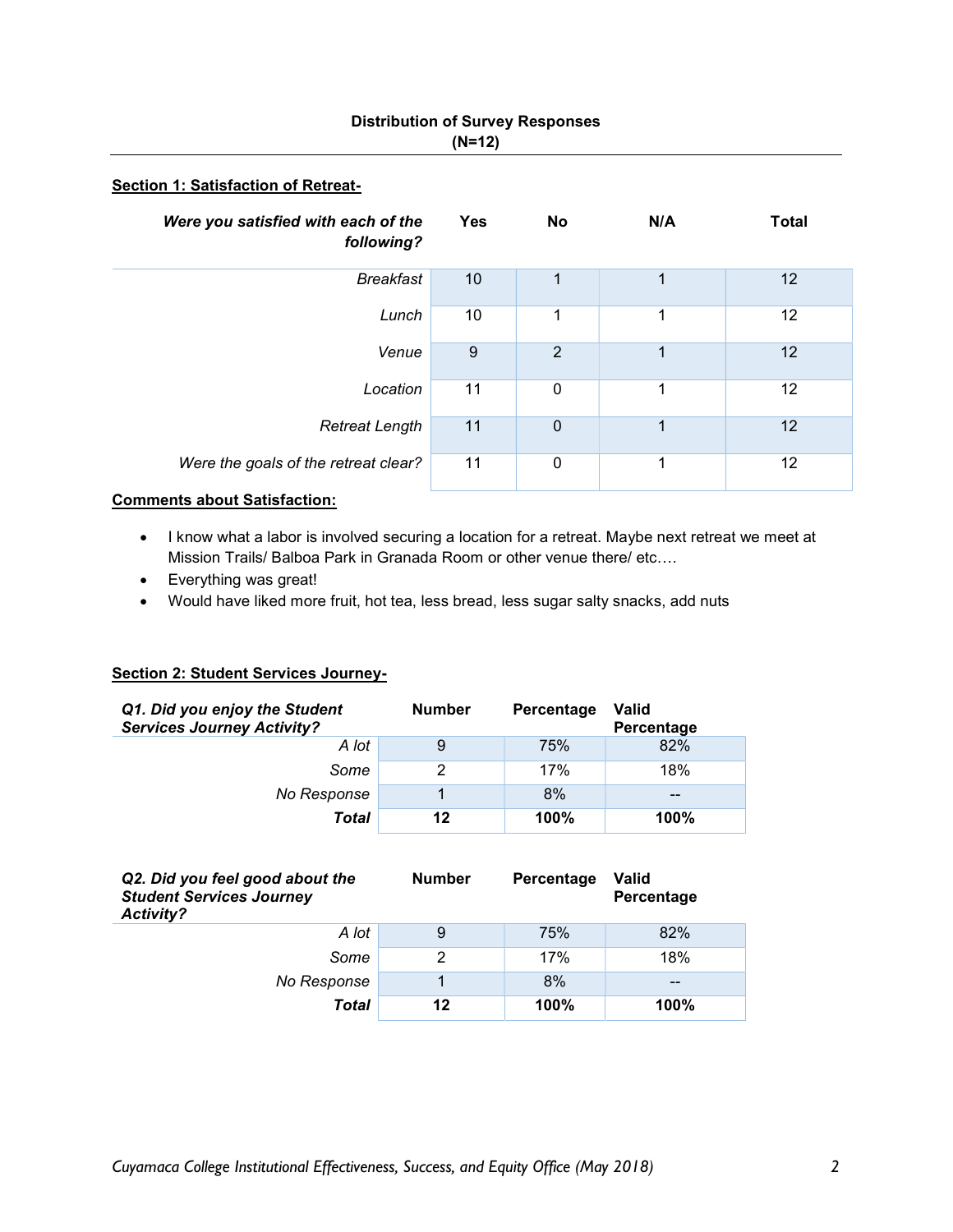| Q3. Did you learn and/or<br>experience something new about<br>yourself while participating in the<br><b>Student Services Journey</b><br>activity? | <b>Number</b>  | Percentage | Valid<br>Percentage |
|---------------------------------------------------------------------------------------------------------------------------------------------------|----------------|------------|---------------------|
| A lot                                                                                                                                             | 6              | 50%        | 55%                 |
| Some                                                                                                                                              | 3              | 25%        | 27%                 |
| A Little                                                                                                                                          | $\overline{2}$ | 17%        | 18%                 |
| No Response                                                                                                                                       | 1              | 8%         | --                  |
| Total                                                                                                                                             | 12             | 100%       | 100%                |

| Q4. Did you learn and/or<br>experience something new about<br>others while participating in the<br><b>Student Services Journey</b><br>activity? | <b>Number</b> | Percentage | Valid<br>Percentage |
|-------------------------------------------------------------------------------------------------------------------------------------------------|---------------|------------|---------------------|
| A lot                                                                                                                                           | 11            | 92%        | 100%                |
| No Response                                                                                                                                     |               | 8%         | --                  |
| Total                                                                                                                                           | 12            | 100%       | 100%                |

| Q5. How helpful was the Student<br>Services Journey activity in<br>changing the way you and/or the<br>team think(s)? | <b>Number</b> | Percentage | Valid<br>Percentage |
|----------------------------------------------------------------------------------------------------------------------|---------------|------------|---------------------|
| A lot                                                                                                                | 5             | 42%        | 50%                 |
| Some                                                                                                                 | 5             | 42%        | 50%                 |
| No Response                                                                                                          | $\mathcal{P}$ | 16%        | $- -$               |
| Total                                                                                                                | 12            | 100%       | 100%                |

| Q6. To what degree do you<br>believe the Student Services<br>Journey activity will help<br>improve the effectiveness of you<br>and/or the team? | <b>Number</b> | Percentage | Valid<br>Percentage |
|-------------------------------------------------------------------------------------------------------------------------------------------------|---------------|------------|---------------------|
| A lot                                                                                                                                           | 6             | 50%        | 55%                 |
| Some                                                                                                                                            | 4             | 34%        | 36%                 |
| A Little                                                                                                                                        | 1             | 8%         | 9%                  |
| No Response                                                                                                                                     |               | 8%         |                     |
| Total                                                                                                                                           | 12            | 100%       | 100%                |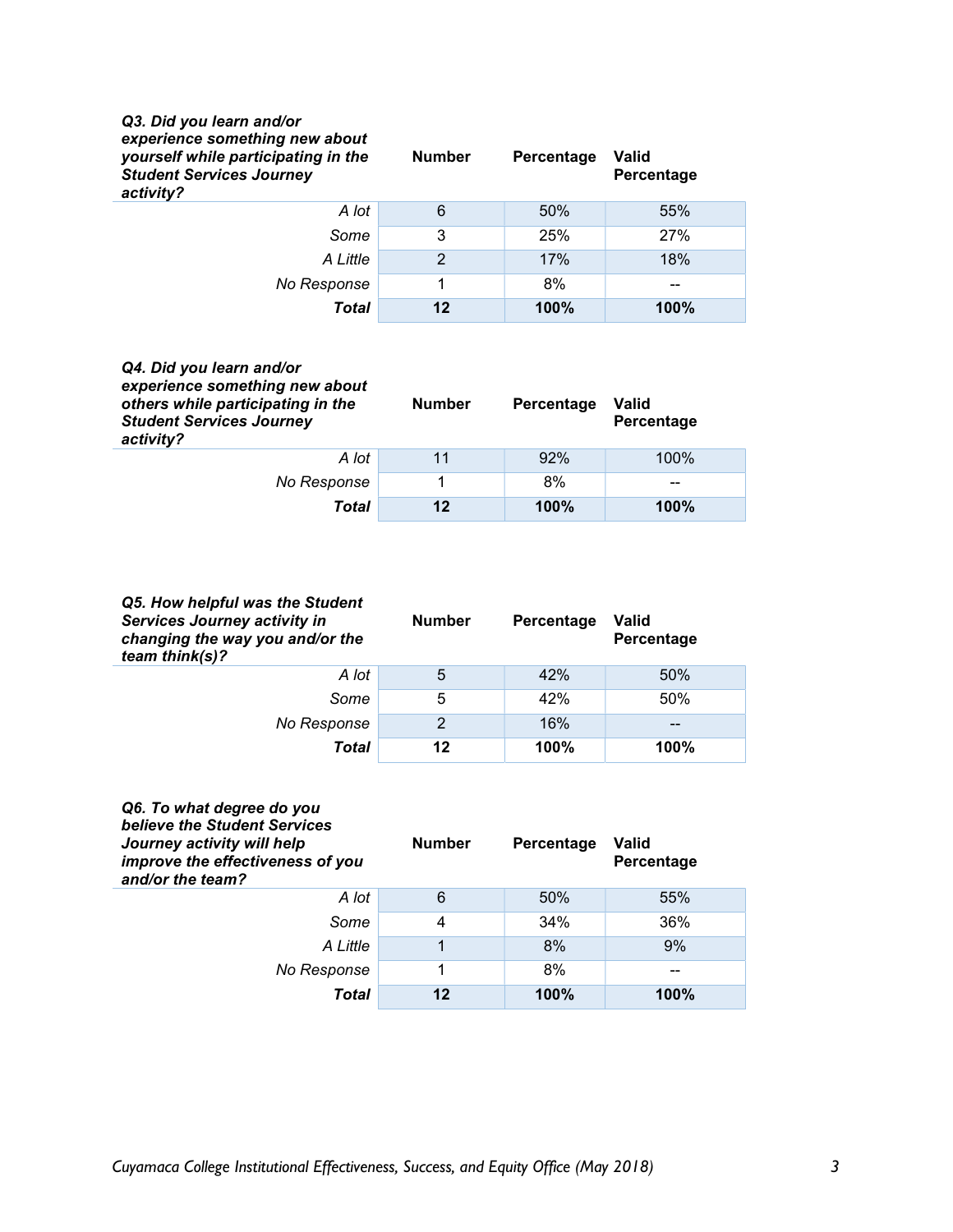#### Q7. Specific highlights and/or suggested improvements for the Group Exercise activities:

- The retreat was fantastic. I appreciated connecting with my colleagues and learning more about them as people.
- Personal testimonies are powerful tools that give insight into a person's background (the person sharing their anecdotes). A highlight for me was listening to everyone's testimony of who they are: I learned to appreciate the plight of my colleagues and in doing so also raised my awareness of the great diversity in gender, socio-economic background, linguistic, sexual orientation, how they view their work, and a host of other details maybe not disclosed were it not for the retreat. The retreat was very meaningful, powerful and humbling in its structure. Thank you!
- The "get to know" you poster activity was great. I learned so much about the group.
- Next step would be to continue building the trust and having clear vision on what we need to achieve as a team.
- I really like the fact that, even though the activity went long everyone was given the space to share out. Being flexible with the schedule was important.

| Qo. Dia you enjoy the Group<br><b>Exercise Activities?</b> | <b>Number</b> | Percentage | Valid<br>Percentage |
|------------------------------------------------------------|---------------|------------|---------------------|
| A lot                                                      | 11            | 92%        | 92%                 |
| A little                                                   |               | 8%         | 8%                  |
| Total                                                      | 12            | 100%       | 100%                |

# Q8. Did you enjoy the Group

|  |  |                                   | Q9. Did you feel good about the |
|--|--|-----------------------------------|---------------------------------|
|  |  | <b>Group Exercise Activities?</b> |                                 |

| <b>Group Exercise Activities?</b> | <b>Number</b> | Percentage | <b>Valid</b><br>Percentage |
|-----------------------------------|---------------|------------|----------------------------|
| A lot                             | 10            | 84%        | 84%                        |
| Some                              |               | 8%         | 8%                         |
| A little                          |               | 8%         | 8%                         |
| Total                             | 12            | 100%       | 100%                       |

#### Q10. Did you learn and/or experience something new about

| experience something new about<br>yourself while participating in the<br><b>Group exercise Activities?</b> | <b>Number</b> | Percentage | <b>Valid</b><br>Percentage |
|------------------------------------------------------------------------------------------------------------|---------------|------------|----------------------------|
| A lot                                                                                                      | 5             | 42%        | 42%                        |
| Some                                                                                                       | 4             | 33%        | 33%                        |
| A little                                                                                                   | 3             | 25%        | 25%                        |
| Total                                                                                                      | $12 \,$       | 100%       | 100%                       |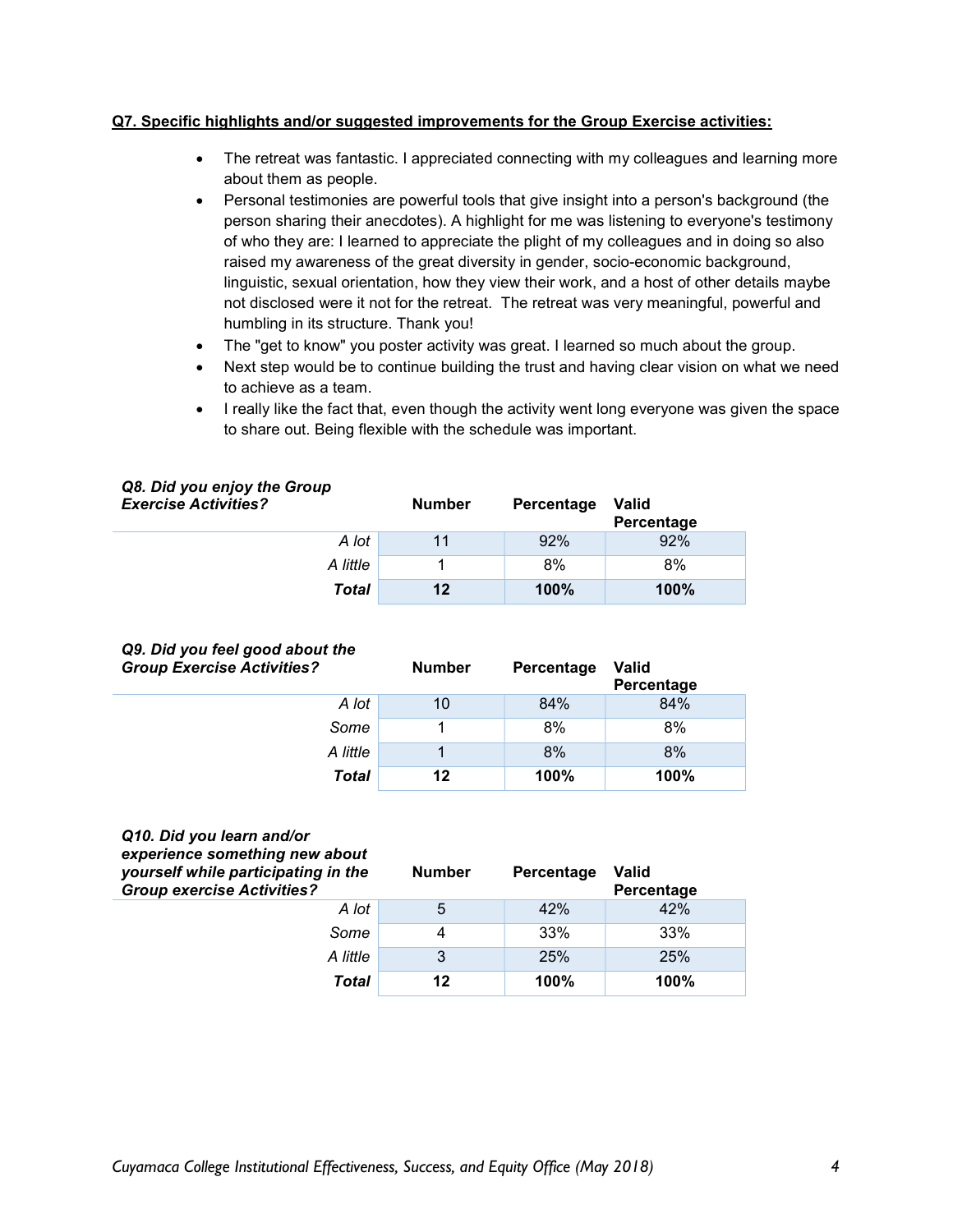#### Q11. Did you learn and/or experience something new about others while participating in the Group Exercise Activities? Number Percentage Valid **Percentage** A lot 10 83% 83% A little  $\begin{array}{|c|c|c|c|c|c|c|c|} \hline \end{array}$  2 17% 17% Total 12 100% 100%

## Q12. How helpful was the Group Exercise activities in changing

| ___________________<br>the way you and/or the team<br>$think(s)$ ? | <b>Number</b> | Percentage | <b>Valid</b><br>Percentage |
|--------------------------------------------------------------------|---------------|------------|----------------------------|
| A lot                                                              | 4             | 33%        | 33%                        |
| Some                                                               | 6             | 50%        | 50%                        |
| A little                                                           | $\mathcal{P}$ | 17%        | 17%                        |
| Total                                                              | 12            | 100%       | 100%                       |

#### Q13. To what degree do you believe the Group Exercise activities will help improve the effectiveness of you an team?

| and/or the | <b>Number</b> | Percentage | <b>Valid</b><br>Percentage |
|------------|---------------|------------|----------------------------|
| A lot      |               | 58%        | 58%                        |
| Some       | 3             | 25%        | 25%                        |
| A little   |               | 17%        | 17%                        |
| Total      | 12            | 100%       | 100%                       |

## Q14. Specific highlights and/or suggested improvements for the Group Exercise activities:

- I wasn't sure we'd be able to connect in the way that we did, but I felt like I could relate to everyone in the room. Great job!!!!!!!!!!!!
- Improvement: Provide a disclosure of confidentiality for the participants. This allows others to grasp the idea that discretion is to be applied when reflecting/sharing the day's experiences. Highlights: Bonding with colleagues hearing their stories that tell of what makes us unique as co-workers, and the agenda for the day that was well-thought out and implemented. Digging deeper into the strategic planning provides a general idea of what is important to the VPSS management style- personal relationships! Kudos to Jessica, Gwen and team for putting together a day of hard work that was engaging and, dare I say, fun!
- The retreat was great. It was so helpful for the student services team to build morale. We really became a team. Thank you.
- I felt so safe to be myself and share my personal experiences. Thank you Jessica for your leadership and for putting this retreat together. Bryan did an outstanding job and with a nice sense of humor.
- In my experience at Cuyamaca College it is not the team leads who don't trust each other. It is individual departments (classified, faculty, administrators) that don't trust each other. Classified - faculty - administration within each department.
- This was team building at its finest! I as having so much fun I forgot for a moment that we were actually "working".